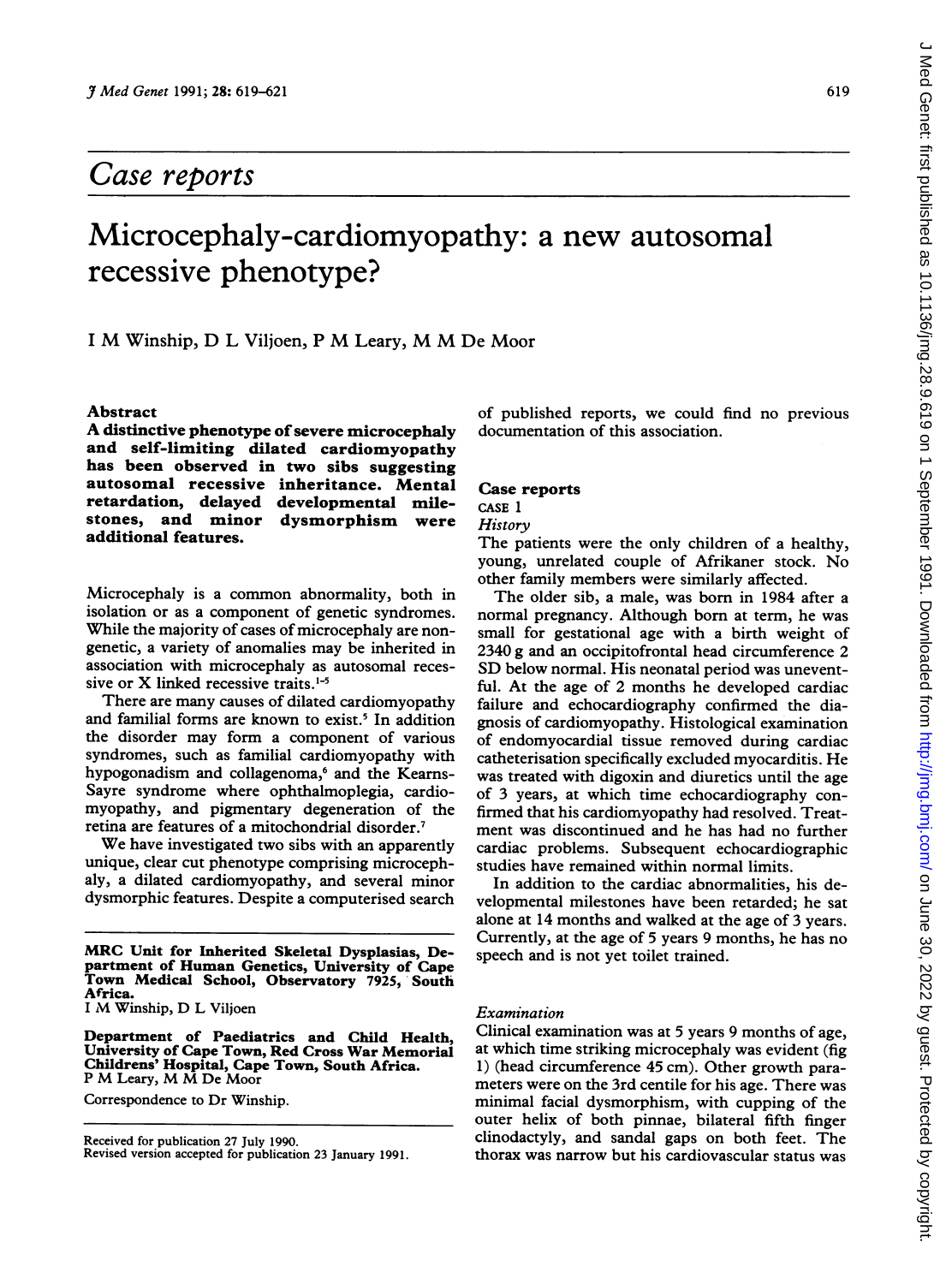

Figure <sup>1</sup> The index patient in profile: microcephaly and dysmorphic ears are evident.

normal at this stage. Evaluation of the CNS showed normal tone and reflexes. Formal ophthalmological appraisal showed very fine pigmentary stippling at the posterior poles and macula of the fundus.

Baseline haematological and biochemical investigations were within normal limits, and a wide range of serological tests for viral and bacterial infection were negative. An ultrasonic scan of the head showed dilated lateral and third ventricles. BAER and audiometry were within normal limits. Cytogenetic investigation showed a normal male karyotype.

#### CASE 2 **History**

The sister of case 1, born in 1989, was delivered at term after an uneventful pregnancy. An ultrasonic scan, performed at approximately 30 weeks' gestation, indicated a small biparietal diameter. This investigation repeated at 32 weeks' gestation showed microcephaly with certainty and this was confirmed at birth. Her motor milestones were identical to those of her brother and, at the age of 5 months, she developed cardiac failure. Echocardiography confirmed a dilated cardiomyopathy and treatment with digoxin and diuretics was started.

#### Examination

The child's physical features were similar to those of her brother (fig 2). At the age of 12 months she had

an occipitofrontal head circumference <sup>2</sup> SD below normal (38 cm), a narrow thorax, reduced muscle tone, brisk reflexes, and she was unable to sit without support. In addition, she resembled her brother in that she had similar cupping of the pinnae, fifth finger clinodactyly, and sandal gaps on both feet. She had no ophthalmological abnormalities; examination under anaesthesia was not performed. As with her brother, none of the biochemical or radiographic investigations performed assisted in making a syndromic diagnosis.

#### Discussion

The coexistence of microcephaly, dilated cardiomyopathy, and similar minor dysmorphic features in two sibs would appear to be more than coincidence and we believe these manifestations represent an autonomous syndromic entity. The mild pigmentary changes in the ocular fundus of the boy were surprising; there was no ophthalmoplegia, ptosis, or deafness and neurological examination was unremarkable. The lack of these physical signs and the pedigree data make the diagnosis of Kearns-Sayre syndrome unlikely.

The pathogenesis of this syndrome is unknown; there were no exogenous factors during pregnancy or the perinatal period in either instance which might have caused the abnormalities. The occurrence of the condition in sibs of unlike sex with normal parents is compatible with autosomal recessive inheritance. The normal cytogenetic studies in the older child negate the possibility that the coexistence of these features was the result of a chromosomal deletion.

In terms of the long term prognosis, moderate or even severe mental retardation seems likely. However, the cardiac outcome seems more promising as the cardiomyopathy in the older child appears to have resolved and the younger child has markedly improved on anticardiac failure therapy.

Prenatal diagnosis by ultrasonic indication of microcephaly in future pregnancies may be possible. However, prenatal diagnosis of this feature in early pregnancy is difficult and there are few reports of microcephaly being detected before the third trimester.89 It is probable that the growth of the fetal head is within normal limits until the 28th week of gestation and thereafter the rate of growth reduces. This may explain the difficulty in the detection of microcephaly before the third trimester. This contention is supported in this family as the initial prenatal ultrasound scan performed on the second child at 30 weeks was equivocally small, but by 32 weeks the ultrasonologist was confident that the fetal head growth was reduced. In addition, the cardiac lesion only became evident several months after birth. For these reasons, the parents have been given